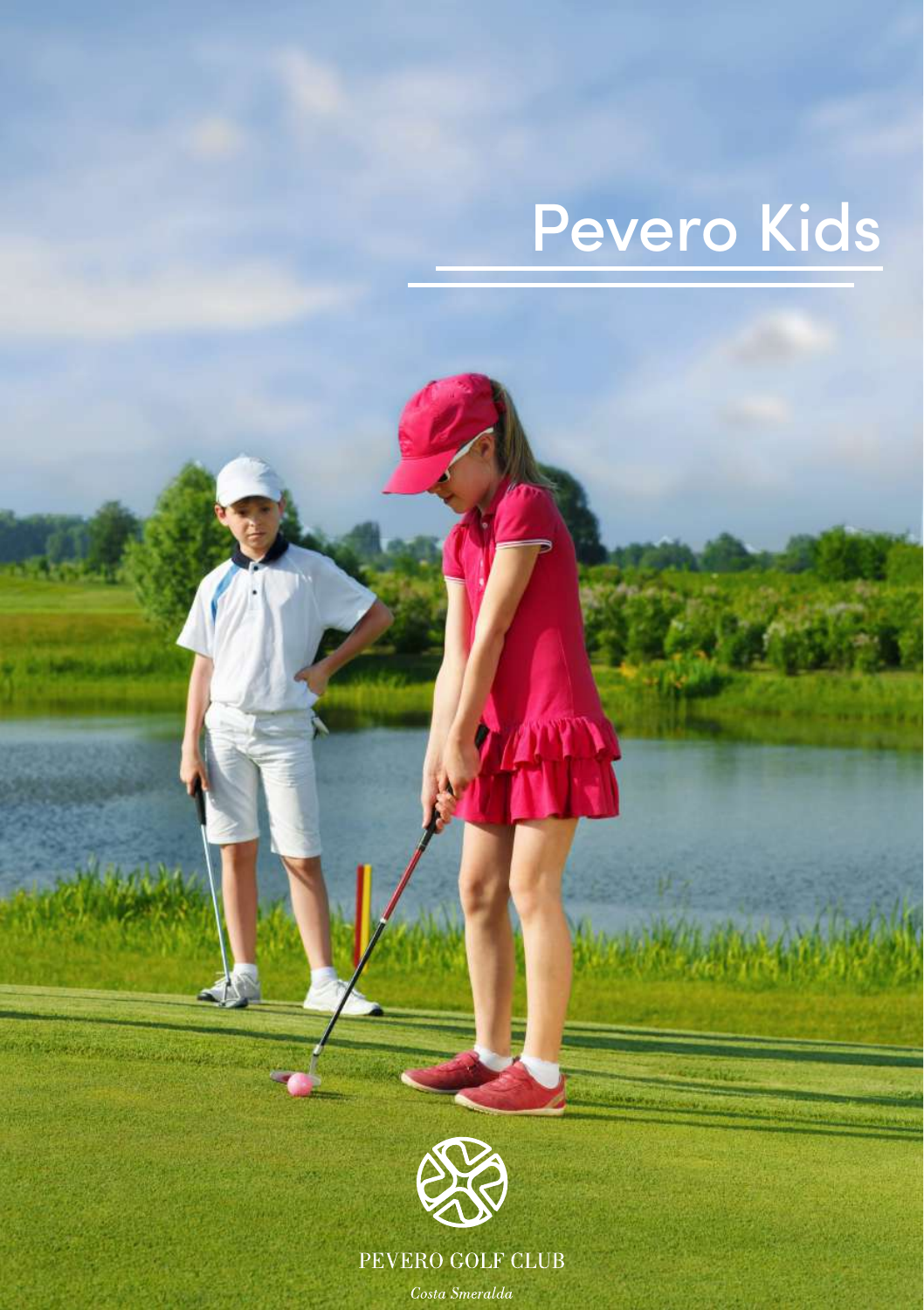

## PEVERO GOLF ACTIVITY ZONE

*Nestled among emerald waters between the Pevero bay and the Cala di Volpe bay,*

*Pevero Golf Club appears as a magical place, where peace reigns supreme. Spread over 6,107 square meters on an area of 60 hectares, the Pevero course offers an 18-hole course, par 72.* 

*Designed by Robert Trent Jones, the most famous architects of golf facilities who has designed 500 courses in 34 countries, Pevero Golf Club has been classified by Golf Magazine among the 50 Top Golf in the World.* 

Pevero Golf Club offers a full calendar of golf tournaments and a *program of activities organized by the Pevero Golf Academy for those who want to perfect their technique. Dedicated courses for teenagers*  and children, who want to get closer, even for the first time, to the world of *golf. All under the aegis of the Pevero Golf Academy led by Alessio Cocchi, Federal Master and Head Pro of the Club.*

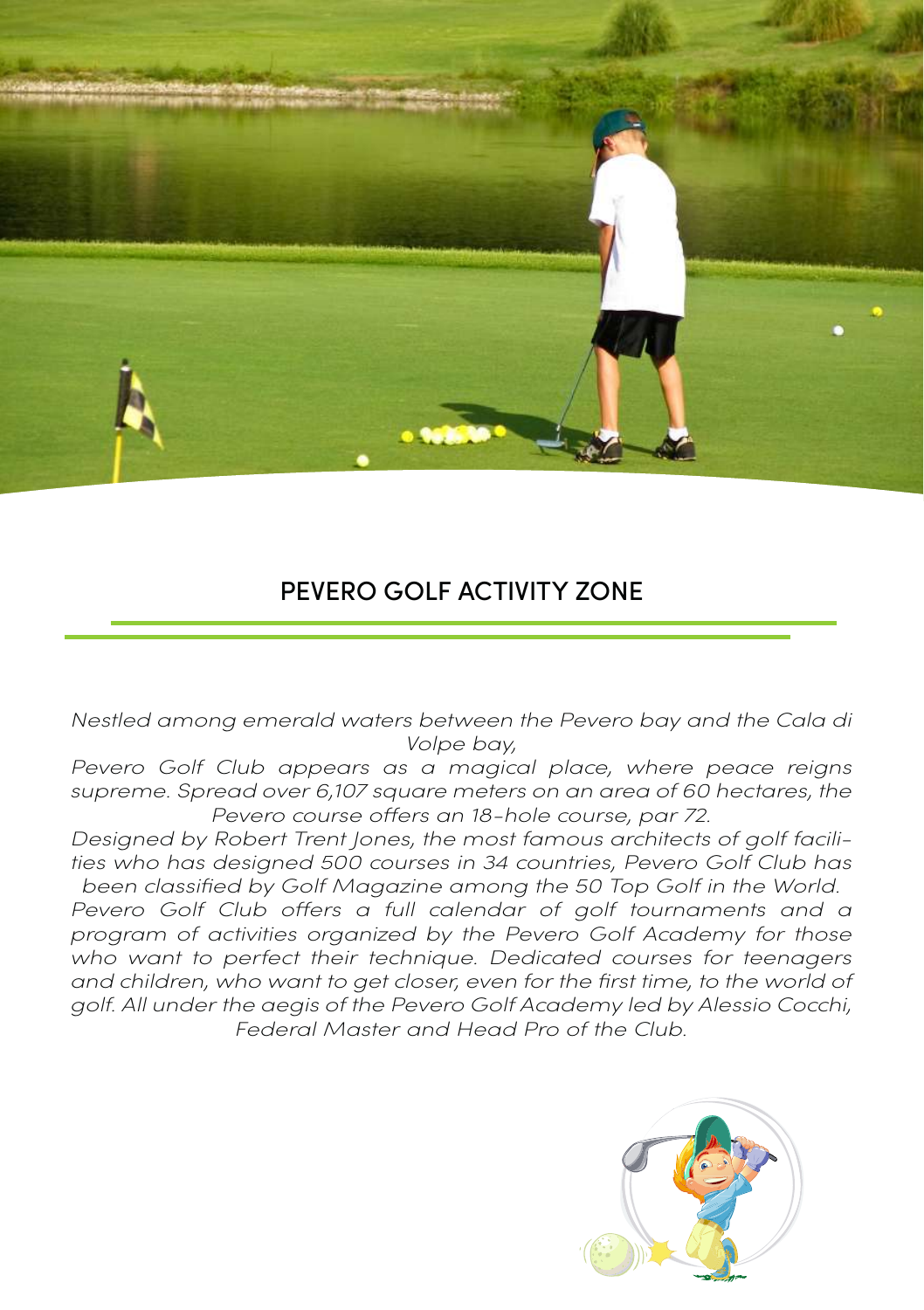# PEVERO GOLF ACTIVITY ZONE



| TRAINING PROGRAMME Pevero Golf Activity Zone 360 |                                                                                                                                                                  |  |  |
|--------------------------------------------------|------------------------------------------------------------------------------------------------------------------------------------------------------------------|--|--|
| <b>BODY</b>                                      | Development of coordination, balance, speed, strength and rotations; everything<br>children need for the growth of an excellent sportsman, obviously having fun. |  |  |
| <b>MIND</b>                                      | Development all the mental abilities of the child, starting from the most important<br>one which for us is socialization.                                        |  |  |
| GOLF                                             | Development of golf techniques and strategy with US Kids and SNAG method.                                                                                        |  |  |

### **OBJECTIVES**

Introducing Kids on learning lifelong game of golf having fun. Development of the basic physical and mental abilities of kids.

## INFORMATION

**Date:**

July 27th – August 19th 2021 monday - friday 09.00 - 10.30 AM | 06.00 - 07.30 PM

#### **Age:**

From 6 to 14 years old

#### **Included:**

- Lessons with dedicated PGA teacher
- of Pevero Golf Academy.
- Junior-friendly Equipment and Range Balls included.
- Cerificate of attendance.

#### **Dress Code:**

Polo shirt, Bermuda, Sneakers

#### Prices:

| Group Lessons<br>(Players per session: from 2 to 6)           | 1 Week<br>(2h group lessons, 3 times a week) | 2 Hours<br>(2h group lessons) |
|---------------------------------------------------------------|----------------------------------------------|-------------------------------|
| Guests of Hotels<br>Cala di Volpe, Romazzino, Pitrizza, Cervo | $\epsilon$ 360                               | $\in$ 180                     |
| Private Lessons (1 Player)                                    | 1 Hour<br>(2h group lessons, 3 times a week) | 2 Hours<br>(2h group lessons) |
| Guests of Hotels                                              | $\epsilon$ 140                               | $f$ 260                       |

Guests of Hotels Cala di Volpe, Romazzino, Pitrizza, Cervo